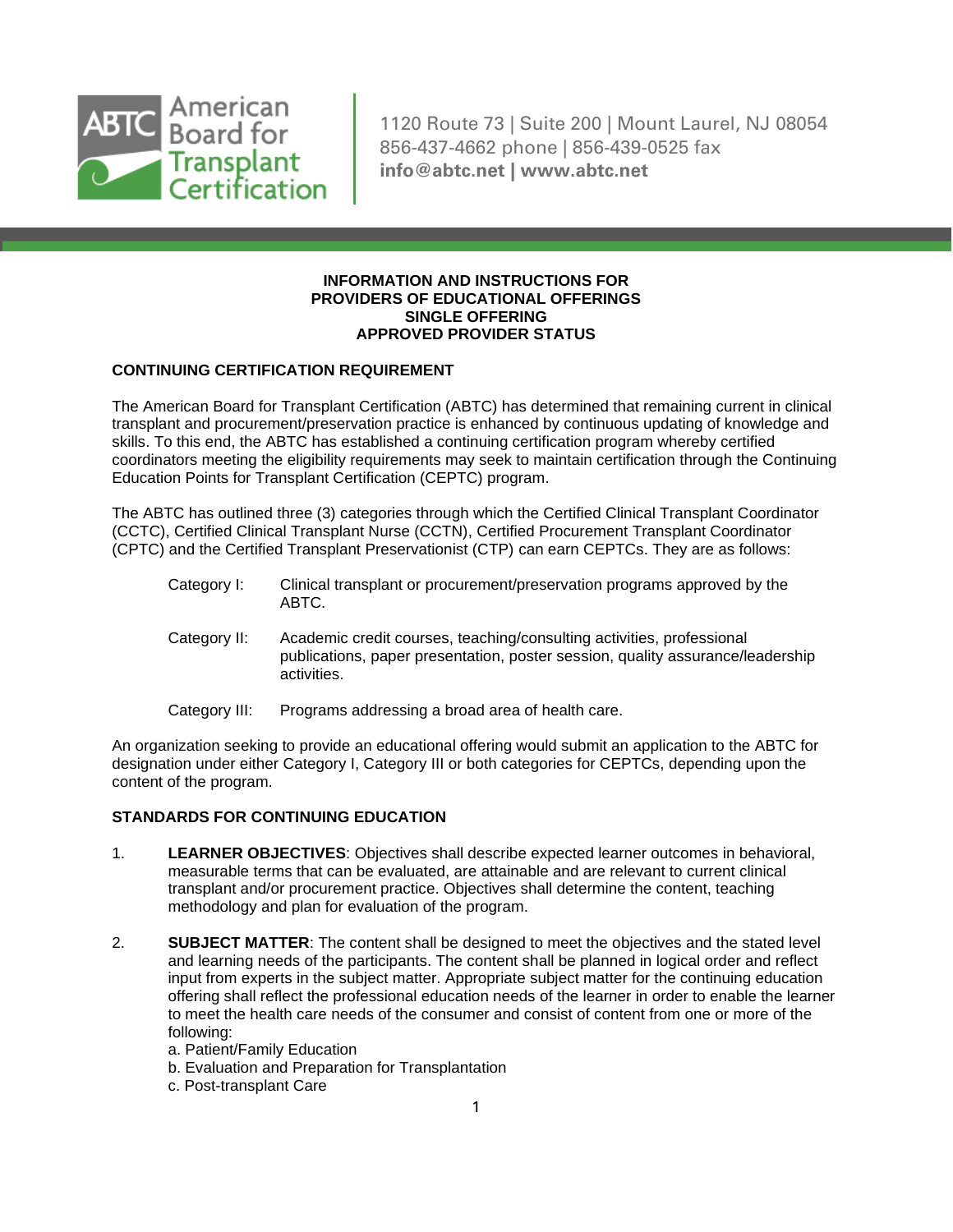- d. Donor Evaluation, Suitability and Management
- e. Organ Recovery, Preservation and Distribution
- f. Legal/Ethical Issues in Transplantation
- g. Professional Education/Peer Development
- 3. **MATERIALS AND METHODS**: The application should provide evidence satisfactory to the ABTC that:
	- a. learning experiences and teaching methods are appropriate to achieve the stated objectives.
	- b. time allotted for each activity shall be sufficient for the learner to meet the objectives.
	- c. principles of adult education are utilized in determining teaching strategies and learning activities.
- 4. **FACULTY**: The faculty shall provide evidence of academic preparation and/or experience in the subject matter. Evidence concerning the faculty qualifications shall be presented to the ABTC on Faculty Data Forms. If the speakers have provided a CV or resume the faculty data forms are unnecessary.
- 5. **COURSE DIRECTOR(S)**: The course director(s) shall have evidence of academic preparation and/or experience in the field sufficient to qualify to direct a program. Evidence concerning the course director(s) qualifications shall be presented to the ABTC on Faculty Data Forms or via a current curriculum vitae. Organizations applying for Approved Provider status must have at least one (1) CCTC, CPTC, CTP, or CCTN certified coordinator as a Course Director or as a member of the planning committee.
- 6. **VIRTUAL OFFERING FOR CEPTCS:** A virtual offering of continuing education is in environment where instructor and attendee are separated by time or space, or both and the instructor provides course content through course management applications, multimedia resources, the internet, videoconferencing etc. This activity may be delivered via a conferencing system such as ezTalks, Adobe Connect or Google Hangouts, etc.. ABTC will review and approve this type of continuing education activity provided the activity includes the material listed in **2. Subject Matter** previously listed above. This type of offering may take place at any time in any place.
- 7**. ENDURING MATERIAL FOR CEPTCs:** An enduring offering is a non-live continuing education activity that "endures" over time. This activity is typically delivered via the internet, videotape, monogram or CD Rom. ABTC will review and approve this type of continuing education activity provided the activity includes the material listed in **2. Subject Matter** previously listed above. This type of offering may take place at any time in any place.

An approved provider who produces enduring material will be required to review the material at least once every three years or more frequently if indicated by new evidence or scientific development. The information provided during the review of the enduring offering must include the original creation date and an expiration date will be assigned to each enduring offering approved by ABTC.

Enduring materials must comply with all ABTC requirements. So the audience must be informed of commercial support, the disclosure of the planners and authors, the accreditation statement and statement of credit. In addition the following information must be communicated to the participants so they are aware of this information prior to starting the educational activity.

- Principal faculty and their credentials
- Estimated time to complete the educational activity
- Dates of original release and most recent review or update
- Termination date (date after which enduring material is no longer certified for CEPTC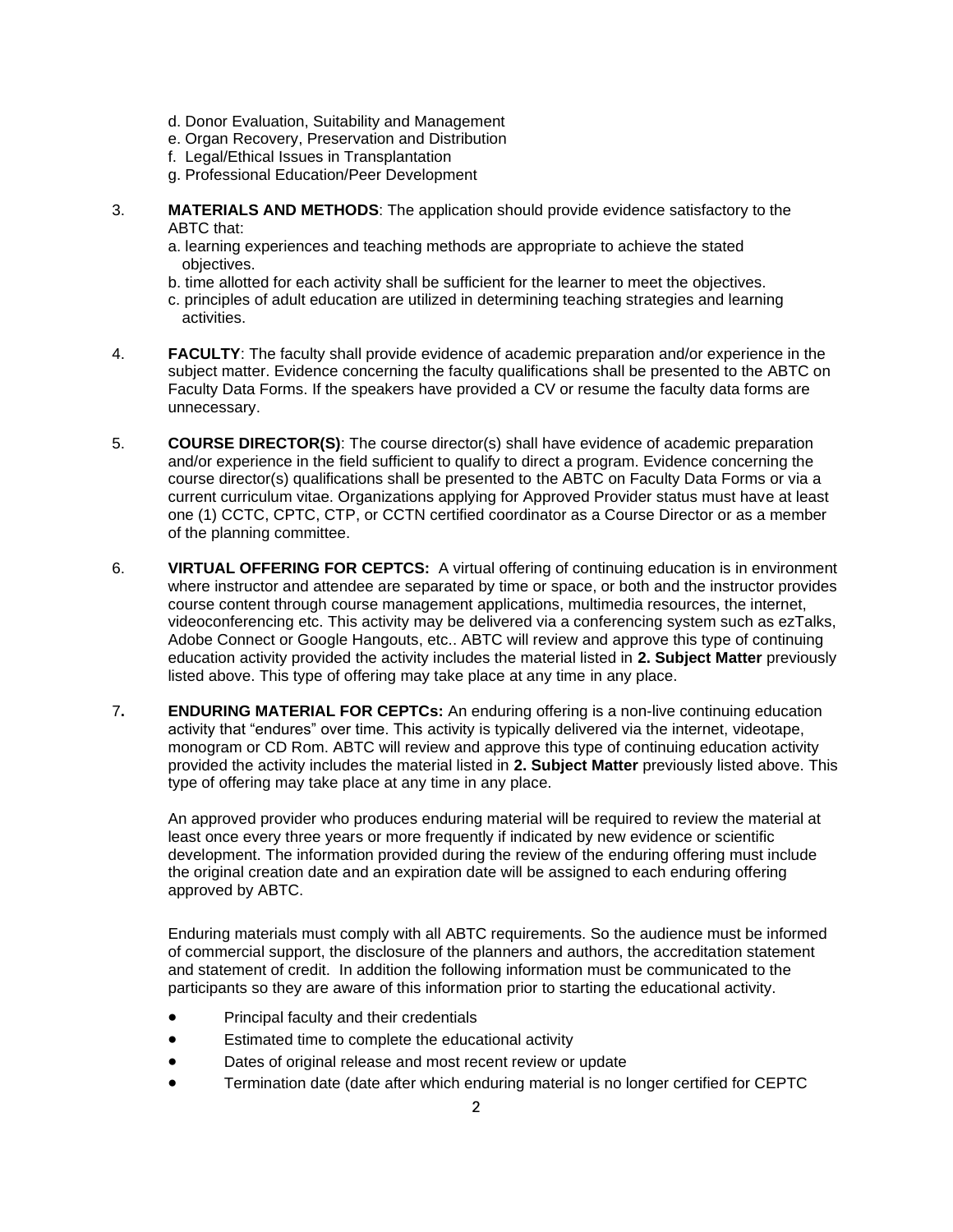- 8. **APPROVED PROVIDER**: A sponsor who applies for this status and is approved by the ABTC to grant CEPTCs directly for unlimited offerings over a calendar year period without applying for approval of each offering.
- 9. **SINGLE OFFERING**: A continuing education offering dealing with specific content presented once.

**ENDURING MATERIAL FOR CEPTCs offerings cannot be considered as a single offering and will not be approved under the single offering category.**

## **DEFINITIONS**

- 1. **APPLICATION PACKET**: Materials to be submitted to the ABTC for CEPTC approval. The following elements must be enclosed with the packet:
	- a. Program goal
	- b. Target audience
	- c. Learner objectives
	- d. Teaching methodology
	- e. Program faculty (including credentials)
	- f. Evaluation tool
	- g. Participant roster
	- h. Certificate of attendance
- 2. **APPROPRIATE CONTINUING EDUCATION**: Planned offerings designed to enhance learning and promote the continued development of knowledge, skills and attitudes consistent with contemporary standards for clinical transplant and procurement practice.
- 3. **APPROVAL NUMBER**: Number assigned by the ABTC to designate an approved offering. Also referred to as a "Provider Number." **This number must appear on all documentation of attendance and participation.**
- 4. **APPROVED PROVIDER**: A sponsor who is approved by the ABTC to grant CEPTCs directly for numerous offerings over a one-year period without applying for approval for each offering.
- 5. **CERTIFICATE OF ATTENDANCE**: Document provided to each participant which verifies presence at the approved offering. The following must be included on the certificate:
	- a. Sponsor name
	- b. ABTC approval number (provider number)
	- c. Name of participant
	- d. Offering title
	- e. Dates of offering
	- f. Contact hours (CEPTCs) awarded
	- g. Category of CEPTCs awarded

h The following phrase: "DO NOT SEND THIS CERTIFICATE TO THE AMERICAN BOARD FOR TRANSPLANT CERTIFICATION. KEEP IT FOR YOUR PERSONAL RECORDS."

- 6. **CONTACT HOUR**: Unit of measurement for offerings. One (1) contact hour equals 60 minutes of didactic instruction or clinical experience. Time spent for meals, breaks, tours and review of exhibits is not included in calculating total contact hours.
- 7. **CONTINUING EDUCATION POINTS FOR TRANSPLANT CERTIFICATION (CEPTCs)**: One contact hour equals one CEPTC.
- 8. **COURSE DIRECTOR**: Individual(s) responsible for coordination of all activities related to the development, implementation, evaluation and follow-up of an educational offering. Either the course director or a member of the planning committee must be a CCTC, CCTN, CPTC, or CTP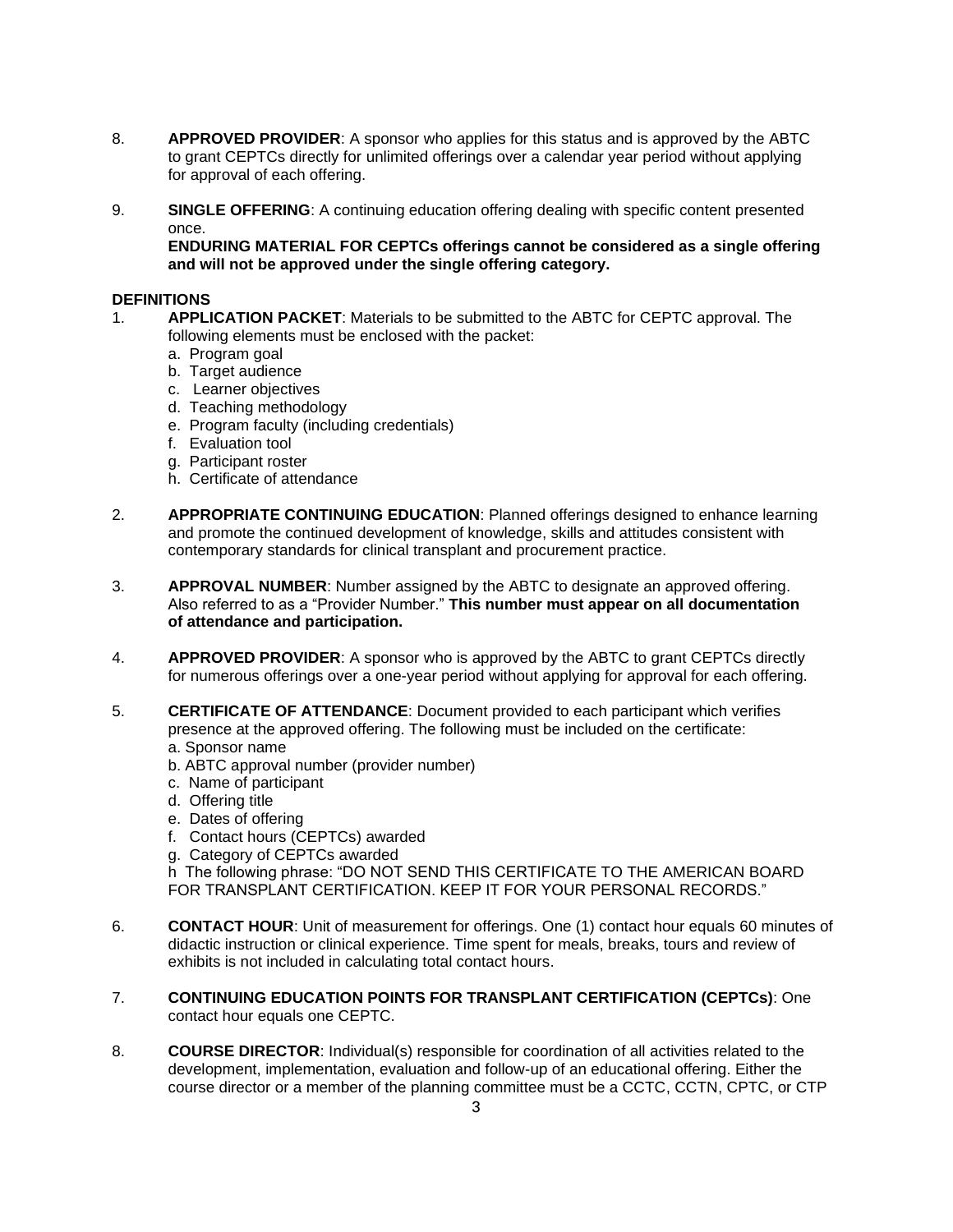certified individual of the offering is being conducted by an Approved Provider.

9. **CREDIT STATEMENT**: Statement of approval, or pending approval, for CEPTCs. The statement should be included in the brochure for the offering and in the handout materials provided at the program.

Brochures for an educational offering should contain one of the following statements:

"Category \_\_\_ Continuing Education Points for Transplant Certification (CEPTCs) have been applied for through the American Board for Transplant Certification (ABTC)." [The appropriate Category (I or III) that has been applied for should be stated in the brochure.]

"The American Board for Transplant Certification (ABTC) has approved this educational offering for up to \_\_\_\_\_ Category \_\_\_\_\_ Continuing Education Points for Transplant Certification (CEPTCs)." [The appropriate Category (I or III) that has been approved should be stated in the brochure.]

"As a designated Approved Provider by the American Board for Transplant Certification (ABTC), (name of institution/organization) grants up to \_\_\_\_\_ Category \_\_\_\_\_ Continuing Education Points for Transplant Certification (CEPTCs) for this offering." [The appropriate Category (I or III) that has been approved should be stated in the brochure.]

If the brochure does not specify approval and the number and category of CEPTCs offered, the handout material for the offering should contain the applicable credit statement.

- 10. **EVALUATION**: Tool developed for completion by participants attending the offering that provides input into the following:
	- a. Whether the content met the stated objectives and was relevant to practice.
	- b. The expertise and teaching effectiveness of each presenter.
	- c. The appropriateness of the learning environment.
	- d. Achievement of personal objectives.
- 11. **FACULTY DATA FORM**: Form used by the sponsor to verify faculty qualifications.
- 12. **LEARNER OBJECTIVES**: Outcomes in behavioral (measurable) terms, that can be evaluated, are attainable, and are relevant to current clinical transplant and procurement practice. Objectives shall determine the content, teaching methodology and plan for evaluation.
- 13. **OFFERING**: A planned educational experience dealing with specific content based on stated learner behavioral objectives.
- 14. **PARTICIPANT ROSTER**: Form used by sponsor to document participant attendance at an offering. A sample, which may be duplicated, is provided with the application packet.
- 15. **PARTICIPATION**: Sharing in the learning experience in order to achieve the stated learner objectives.
- 16. **PLANNING COMMITTEE**: Individuals designated to plan, implement, and evaluate an educational offering. This may be the course directors. Approved Providers must have at least one CCTC, CCTN, CPTC or CTP certified coordinator as a member of the committee.
- 17. **SINGLE OFFERING**: A continuing education offering dealing with specific content presented once.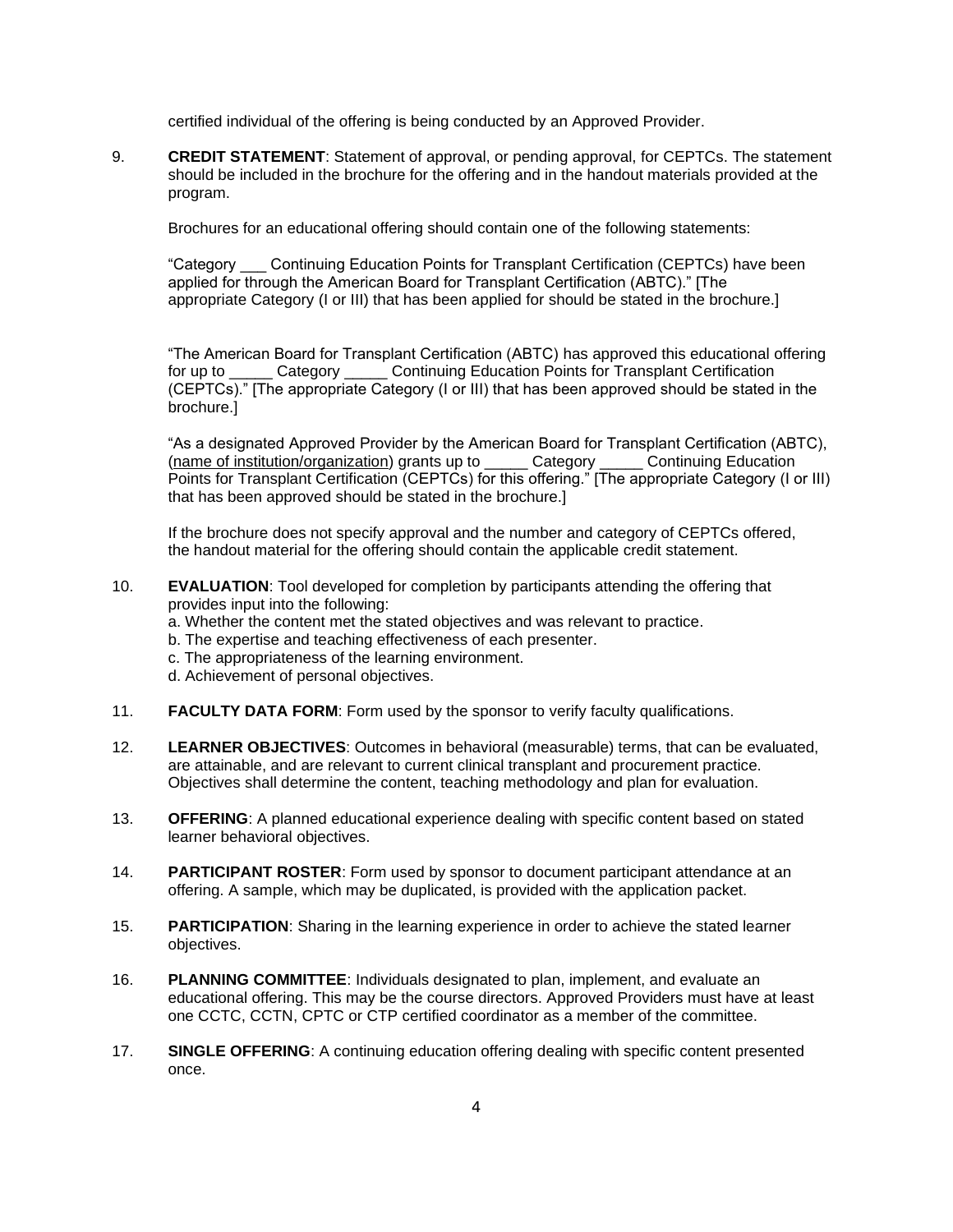18. **SPONSOR**: A professional organization, employing agency, health-related organization, college, university or other business that conducts activities related to organ/tissue procurement and transplantation and wishes to conduct an educational program.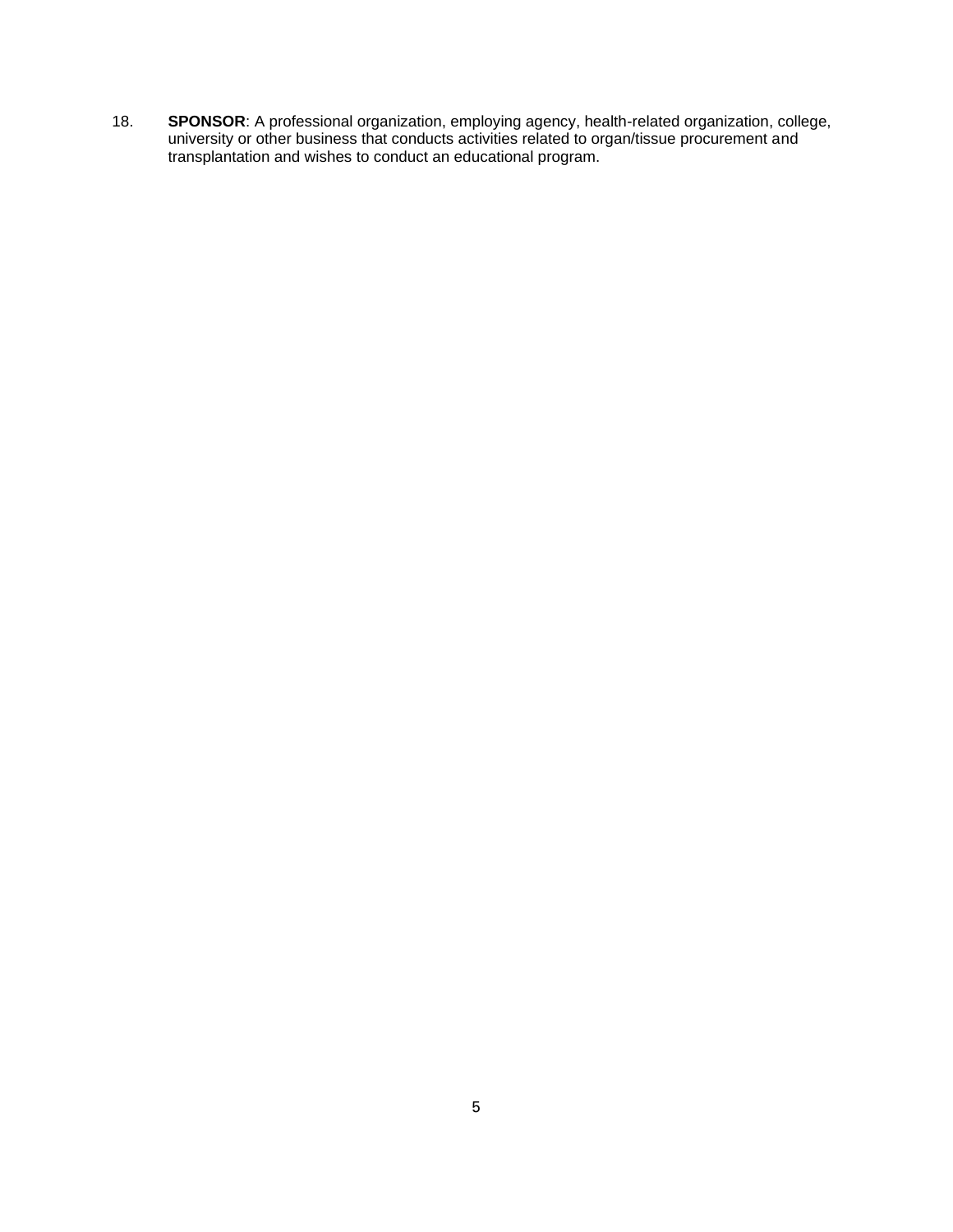## **SPONSORING AGENCIES**

The ABTC Board of Governors has identified the following as examples of appropriate agencies to sponsor offerings.

- 1. Professional transplant, organ procurement and tissue procurement organizations, i.e., NATCO, AOPO, AATB, EBAA, AFDT, UNOS, ASTS, ASTP, ITNS, HRSA.
- 2. Employing agencies, i.e., OPOs, tissue banks, eye banks, hospitals
- 3. Voluntary health-related organizations, i.e., American Heart Association, National Kidney Foundation.
- 4. Colleges and Universities
- 5. Organizations/agencies/consultants that conduct business related to organ/tissue procurement transplantation, i.e., AACN, ANA, pharmaceutical companies, independent consultants/educators.

## **APPLICATION FEE**

```
Single Offering..........................................................................................................$250.00 additional 
$200 will be access for offerings submitted 10 days or less prior to conference date.
```
Approved Provider for on-site offerings.....................................................................\$1,500.00 This annual fee will include unlimited amount of offerings during the year.

## **SUBMISSION REQUIREMENTS**

Application for offering approval for Continuing Education Points for Transplant Coordinators (CEPTC) must be made on the official application form to the ABTC. Upon receipt, the application will be screened for completeness. If complete, the application will be forwarded to the ABTC Continuing Certification Committee for review. If incomplete, the sponsor will be notified for additional information/materials required.

The following instructions must be followed:

- 1. One (1) typed copies of the entire application packet, including all supporting material, must be submitted to the ABTC by certified or overnight mail. Application may also be submitted electronically via email to abtc-info@kellencompany.com.
- 2. Applications should be received at least 30 days prior to offerings to allow for approval prior to conducting the offering (retroactive approval will be considered, except for Approved Provider status, if the application is received within 30 days after completion of the offering).
- 3. All pages must be numbered.
- 4. All material must be identified with the name of the sponsoring agency.
- 5. The processing fee must be enclosed with the application. Fees may be paid by check, money order, MasterCard or Visa. Fees are for processing of the CEPTC application and are nonrefundable unless the application is withdrawn prior to being sent to the committee for review.

### **NOTICE OF APPROVAL**

Sponsors will be notified in writing by the ABTC Executive Office of the Continuing Certification Committee's decision of offering approval and the assigned "Approval (Provider) Number" two to three weeks after the offering has been approved.